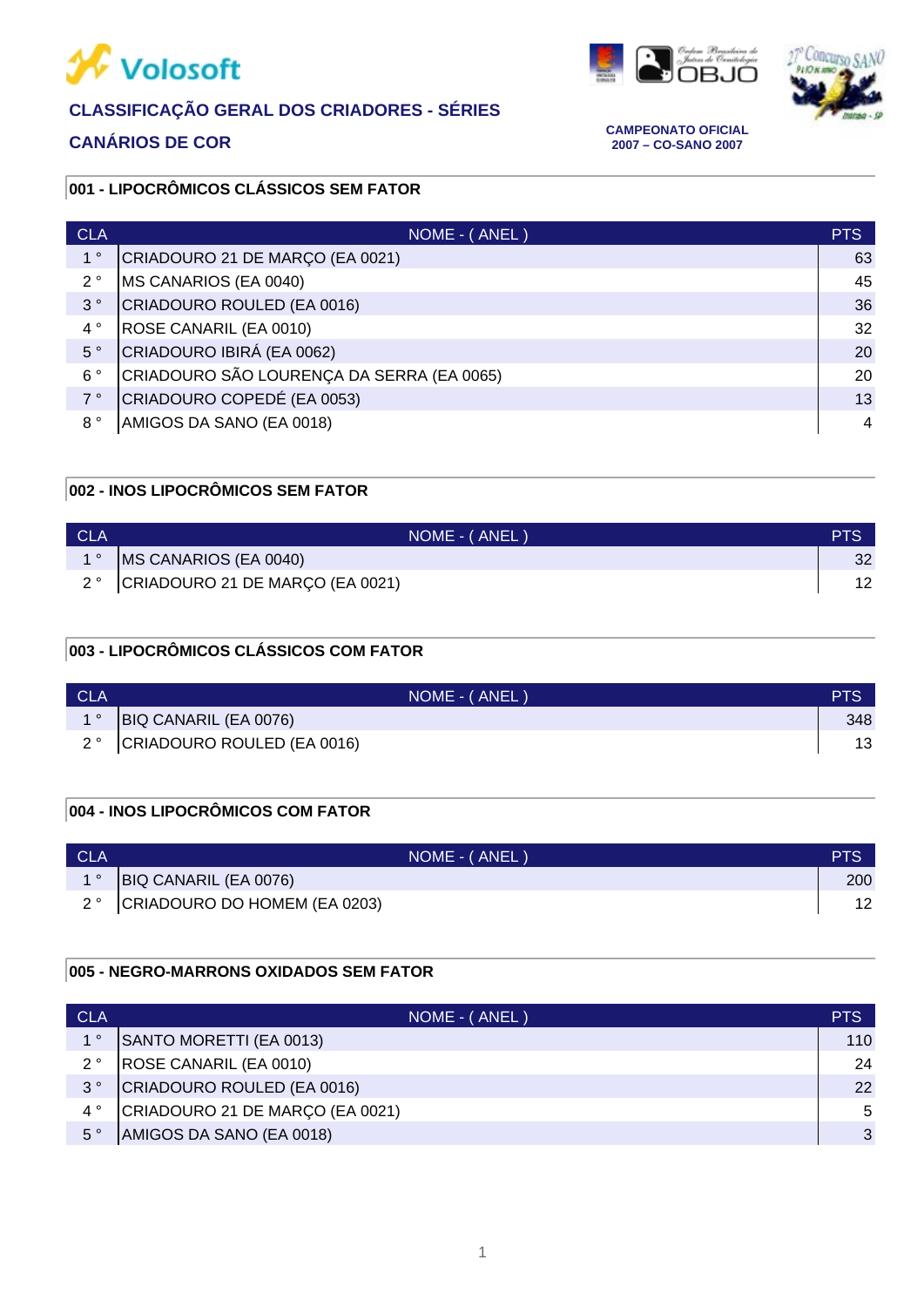

# **CLASSIFICAÇÃO GERAL DOS CRIADORES - SÉRIES**





**CANÁRIOS DE COR CAMPEONATO OFICIAL 2007 – CO-SANO 2007**

### **006 - ÁGATAS SEM FATOR**

| CLA         | NOME - (ANEL)              | <b>PTS</b> |
|-------------|----------------------------|------------|
| $1^{\circ}$ | CRIADOURO ROULED (EA 0016) | 110        |
| $2^{\circ}$ | MS CANARIOS (EA 0040)      | 18         |
| $3^{\circ}$ | ROSE CANARIL (EA 0010)     | -5         |

#### **007 - CANELAS SEM FATOR**

| <b>CLA</b> | NOME - (ANEL)              | <b>PTS</b> |
|------------|----------------------------|------------|
|            | SANTO MORETTI (EA 0013)    | 94         |
|            | 2°  ROSE CANARIL (EA 0010) | 40         |

#### **009 - NEGRO-MARRONS OXIDADOS COM FATOR**

| <b>CLA</b>  | NOME - (ANEL)                             | <b>PTS</b> |
|-------------|-------------------------------------------|------------|
| $1^{\circ}$ | CRIADOURO SÃO LOURENÇA DA SERRA (EA 0065) | 95         |
| $2^{\circ}$ | SANTO MORETTI (EA 0013)                   | 23         |
| $3^{\circ}$ | CRIADOURO IBIRÁ (EA 0062)                 | 22         |
| $4^{\circ}$ | MS CANARIOS (EA 0040)                     | 18         |
| $5^{\circ}$ | CRIADOURO 21 DE MARÇO (EA 0021)           | 8          |

### **010 - ÁGATAS COM FATOR**

| <b>CLA</b>  | NOME - (ANEL)              | <b>PTS</b> |
|-------------|----------------------------|------------|
| $1^{\circ}$ | CRIADOURO ROULED (EA 0016) | 40         |
| $2^{\circ}$ | MS CANARIOS (EA 0040)      | 28         |
| $3^{\circ}$ | SANTO MORETTI (EA 0013)    | 17         |
|             |                            |            |

### **011 - CANELAS COM FATOR**

| <b>CLA</b>  | NOME - (ANEL)                             | <b>PTS</b> |
|-------------|-------------------------------------------|------------|
| $1^{\circ}$ | CRIADOURO SÃO LOURENÇA DA SERRA (EA 0065) | 48         |
| $2^{\circ}$ | MS CANARIOS (EA 0040)                     | 28         |
| $3^{\circ}$ | SANTO MORETTI (EA 0013)                   | 24         |
|             | 4° CRIADOURO ROULED (EA 0016)             | 21         |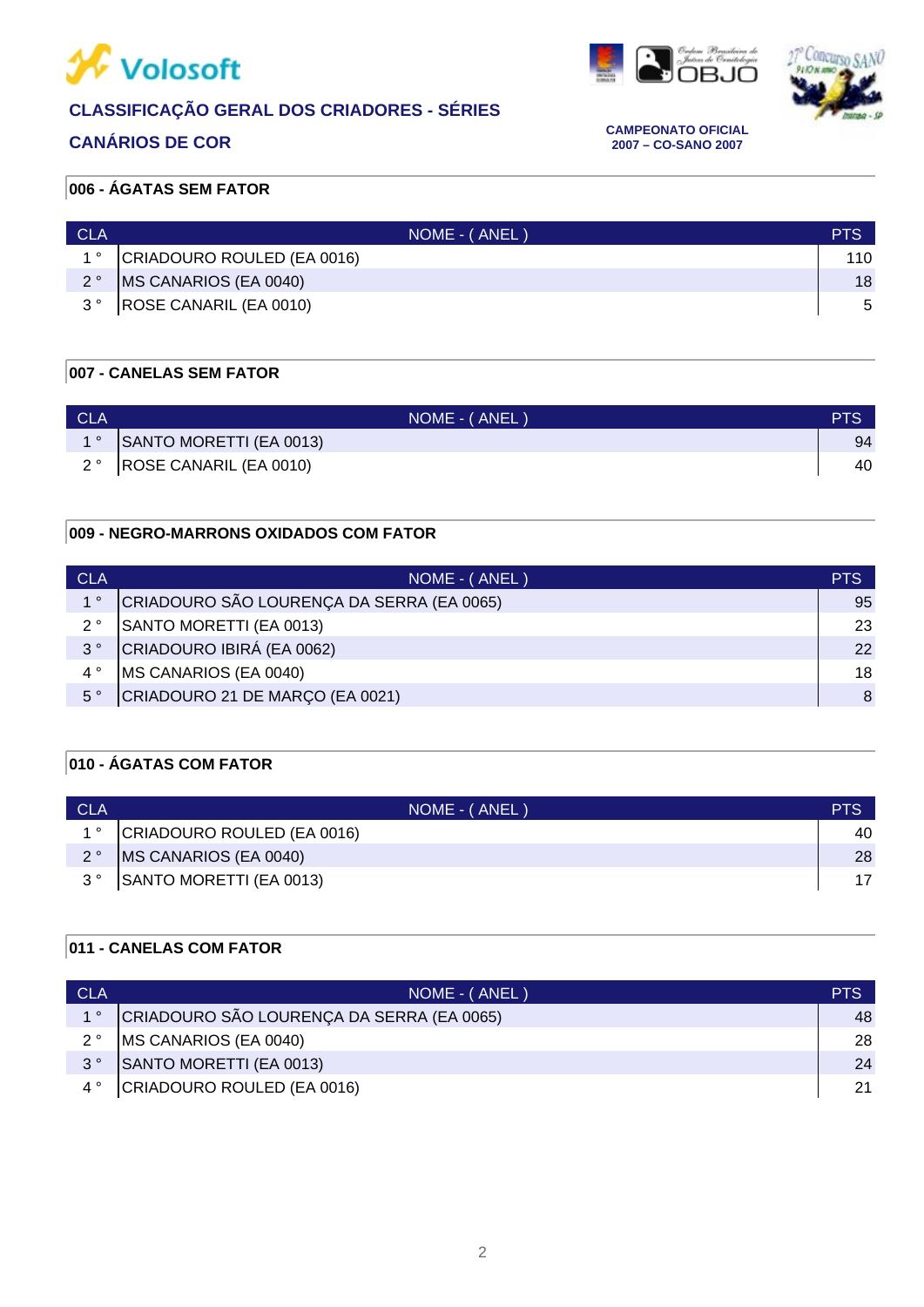

# **CLASSIFICAÇÃO GERAL DOS CRIADORES - SÉRIES**





**CANÁRIOS DE COR CAMPEONATO OFICIAL 2007 – CO-SANO 2007**

#### **012 - ISABELINOS COM FATOR**

| CLA         | NOME - (ANEL)                   | <b>PTS</b> |
|-------------|---------------------------------|------------|
| $1^{\circ}$ | ROSE CANARIL (EA 0010)          | 52         |
| 2°          | CRIADOURO 21 DE MARÇO (EA 0021) | 20         |
| 20          | CRIADOURO ROULED (EA 0016)      | -5         |

#### **013 - NEGRO-MARRONS OXIDADOS PASTÉIS SEM FATOR**

| <b>CLA</b>  | NOME - (ANEL)                 | PTS |
|-------------|-------------------------------|-----|
|             | ROSE CANARIL (EA 0010)        | 148 |
|             | 2° CRIADOURO ROULED (EA 0016) | 79  |
| $3^{\circ}$ | MS CANARIOS (EA 0040)         | 30  |

# **014 - ÁGATAS PASTÉIS SEM FATOR**

| <b>CLA</b> | NOME - (ANEL)         | PTS |
|------------|-----------------------|-----|
| 40         | MS CANARIOS (EA 0040) | 1 L |

#### **015 - CANELAS PASTÉIS SEM FATOR**

| <b>CLA</b> | NOME - (ANEL)                 | <b>PTS.</b> |
|------------|-------------------------------|-------------|
|            | 1° CRIADOURO ROULED (EA 0016) | 95          |

#### **016 - ISABELINOS PASTÉIS SEM FATOR**

| CLA         | NOME - (ANEL)                 | PTS             |
|-------------|-------------------------------|-----------------|
| $1^{\circ}$ | <b>ROSE CANARIL (EA 0010)</b> | 32              |
| $2^{\circ}$ | CRIADOURO ROULED (EA 0016)    | 12.             |
| $3^{\circ}$ | <b>IMS CANARIOS (EA 0040)</b> | 12 <sup>2</sup> |

## **017 - NEGRO-MARRONS OXIDADOS PASTÉIS COM FATOR**

| <b>CLA</b> |                            | NOME - (ANEL) | PTS |
|------------|----------------------------|---------------|-----|
|            | CRIADOURO ROULED (EA 0016) |               |     |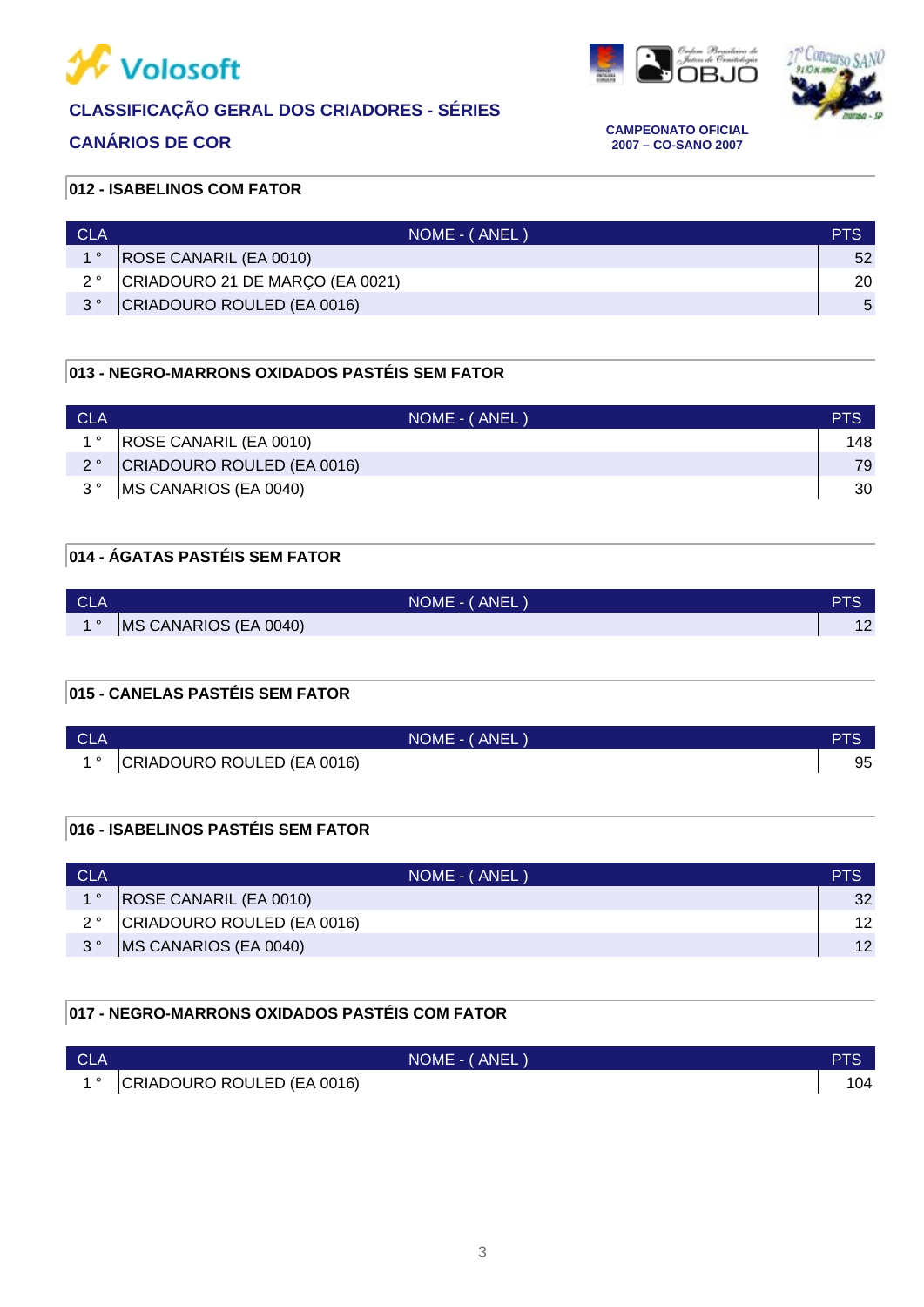







**CANÁRIOS DE COR CAMPEONATO OFICIAL 2007 – CO-SANO 2007**

### **018 - ÁGATAS PASTÉIS COM FATOR**

| CLA         | NOME - (ANEL)                 | PTS |
|-------------|-------------------------------|-----|
| $1^{\circ}$ | <b>ROSE CANARIL (EA 0010)</b> | 88  |
| $2^{\circ}$ | CRIADOURO ROULED (EA 0016)    | 22  |
| $3^{\circ}$ | <b>IMS CANARIOS (EA 0040)</b> | 12  |

#### **020 - ISABELINOS PASTÉIS COM FATOR**

| CLA |                            | NOME - (ANEL) |    |
|-----|----------------------------|---------------|----|
|     | ROSE CANARIL (EA 0010)     |               |    |
|     | CRIADOURO ROULED (EA 0016) |               | 1つ |

#### **021 - NEGRO-MARRONS OXIDADOS OPALINOS SEM FATOR**

| <b>CLA</b>  | NOME - (ANEL)              | PTS |
|-------------|----------------------------|-----|
| $1^{\circ}$ | SANTO MORETTI (EA 0013)    | 65  |
| $2^{\circ}$ | MS CANARIOS (EA 0040)      | 25  |
|             | 3°  ROSE CANARIL (EA 0010) | 12  |

### **022 - ÁGATAS OPALINOS SEM FATOR**

| <b>CLA</b> | NOME - (ANEL)         | DTC<br>a ro |
|------------|-----------------------|-------------|
| 40         | MS CANARIOS (EA 0040) | 60          |

#### **023 - CANELAS OPALINOS SEM FATOR**

| <b>CLA</b> | NOME - (ANEL)              | DTO      |
|------------|----------------------------|----------|
|            | 1° SANTO MORETTI (EA 0013) | າາ<br>ےت |

#### **027 - CANELAS OPALINOS COM FATOR**

| <b>CLA</b> | NOME - (ANEL)                 | PTS |
|------------|-------------------------------|-----|
|            | ROSE CANARIL (EA 0010)        |     |
|            | 2° CRIADOURO ROULED (EA 0016) | 16  |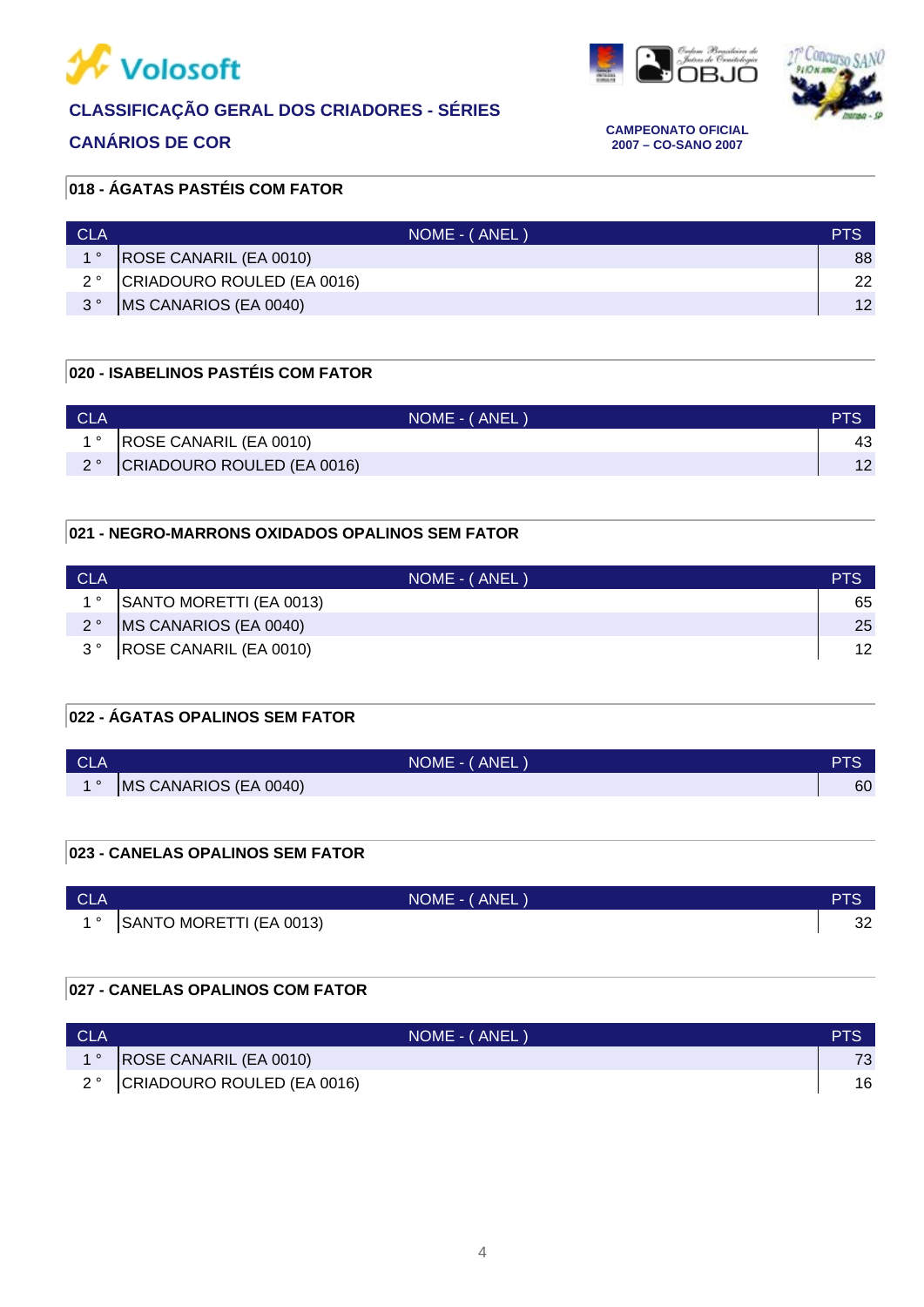



s<br>DBJO



**CANÁRIOS DE COR CAMPEONATO OFICIAL 2007 – CO-SANO 2007**

#### **028 - ISABELINOS OPALINOS COM FATOR**

| <b>CLA</b>                    | NOME - (ANEL)         |    |
|-------------------------------|-----------------------|----|
| $\overline{A}$ $\overline{O}$ | MS CANARIOS (EA 0040) | 20 |

### **030 - FEOS COM FATOR**

| <b>CLA</b> | NOME - (ANEL)                  | PTS |
|------------|--------------------------------|-----|
|            | 1 ° CRIADOURO ROULED (EA 0016) | 24  |

### **031 - ACETINADOS SEM FATOR**

| <b>CLA</b> | NOME - (ANEL)                 | PTS. |
|------------|-------------------------------|------|
|            | ROSE CANARIL (EA 0010)        | 190  |
|            | 2 ° CRIADOURO IBIRÁ (EA 0062) | 70   |

#### **032 - ACETINADOS COM FATOR**

| <b>CLA</b> | NOME - (ANEL)          |    |
|------------|------------------------|----|
|            | ROSE CANARIL (EA 0010) | 64 |

#### **033 - ASAS CINZA SEM FATOR**

| <b>CLA</b> | NOME - (ANEL)               | PTS |
|------------|-----------------------------|-----|
|            | 1 °  ROSE CANARIL (EA 0010) |     |

#### **034 - ASAS CINZA COM FATOR**

| <b>CLA</b> | NOME - (ANEL)              | <b>PTS</b> |
|------------|----------------------------|------------|
|            | CRIADOURO ROULED (EA 0016) | 40         |

# **035 - NEGRO-MARRONS OXIDADOS TOPÁZIOS SEM FATOR**

| <b>CLA</b> | NOME - (ANEL)              | <b>PTS</b> |
|------------|----------------------------|------------|
|            | 1°  ROSE CANARIL (EA 0010) | 76         |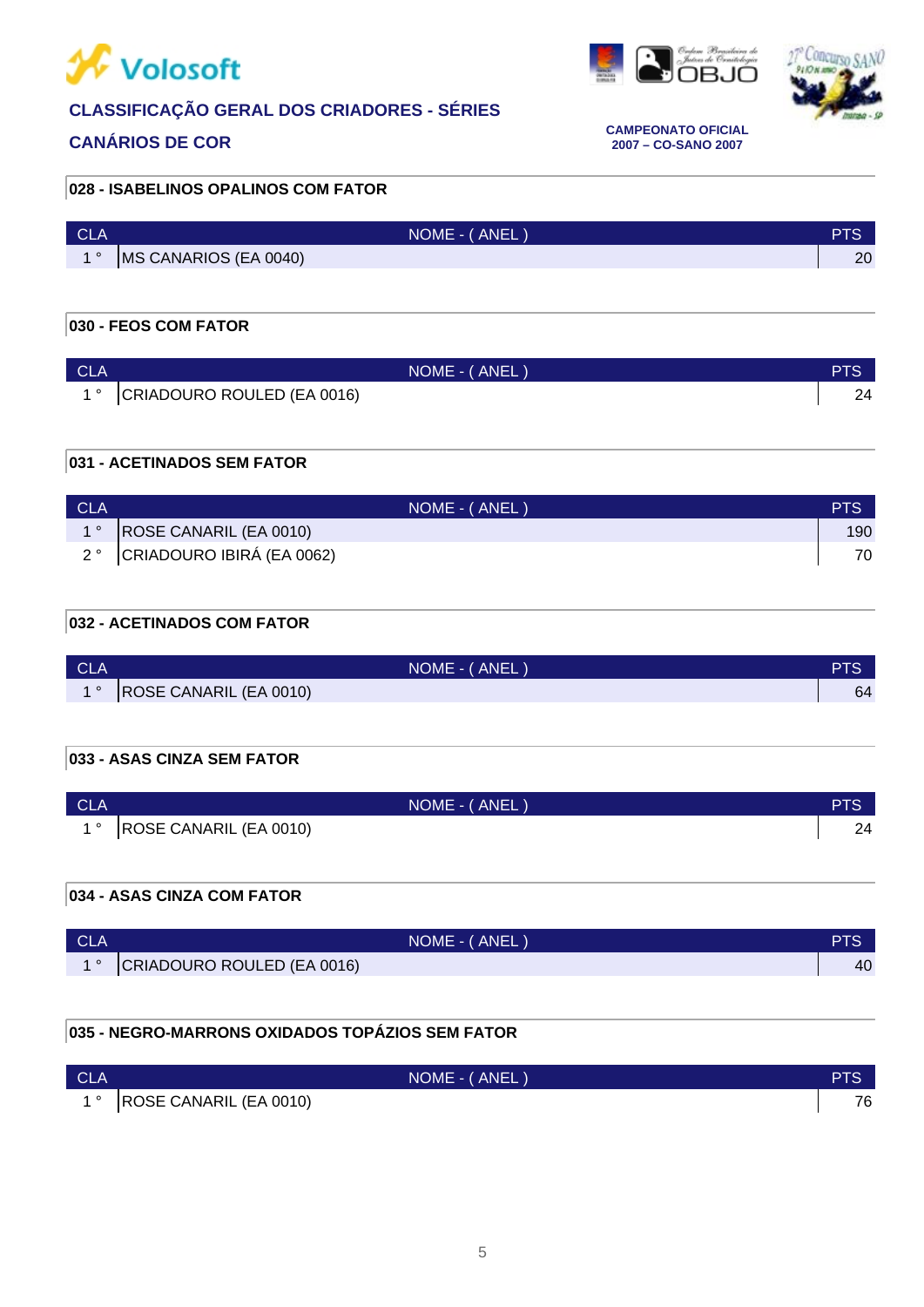



<u>gala</u>



**CANÁRIOS DE COR CAMPEONATO OFICIAL 2007 – CO-SANO 2007**

# **036 - ÁGATAS TOPÁZIOS SEM FATOR**

| <b>CLA</b> | NOME - (ANEL)              | TIO.     |
|------------|----------------------------|----------|
|            | CRIADOURO ROULED (EA 0016) | ົ<br>-SZ |

#### **039 - NEGRO-MARRONS OXIDADOS EUMOS SEM FATOR**

| <b>CLA</b> | NOME - (ANEL)              | <b>PTS</b> |
|------------|----------------------------|------------|
|            | 1° SANTO MORETTI (EA 0013) |            |

#### **041 - CANELAS EUMOS SEM FATOR**

| <b>CLA</b> | NOME - (ANEL)           | PTS |
|------------|-------------------------|-----|
|            | SANTO MORETTI (EA 0013) | 12  |

#### **045 - NEGRO-MARRONS OXIDADOS ONIXES SEM FATOR**

| <b>CLA</b> | NOME - (ANEL)                            | PTS |
|------------|------------------------------------------|-----|
|            | 1 <sup>°</sup> CRIADOURO IBIRÁ (EA 0062) | 100 |
|            | SANTO MORETTI (EA 0013)                  | 32  |

#### **047 - CANELAS ONIXES SEM FATOR**

| <b>CLA</b> | NOME - (ANEL)              |    |
|------------|----------------------------|----|
|            | CRIADOURO ROULED (EA 0016) | 20 |
|            | 2° SANTO MORETTI (EA 0013) | 12 |

#### **048 - NEGRO-MARRONS OXIDADOS ONIXES COM FATOR**

| <b>CLA</b>  | NOME - (ANEL)              | PTS |
|-------------|----------------------------|-----|
| $1^{\circ}$ | CRIADOURO IBIRÁ (EA 0062)  | 28  |
| $2^{\circ}$ | MS CANARIOS (EA 0040)      | 28  |
| $3^{\circ}$ | SANTO MORETTI (EA 0013)    | 20  |
|             | CRIADOURO ROULED (EA 0016) | 13  |